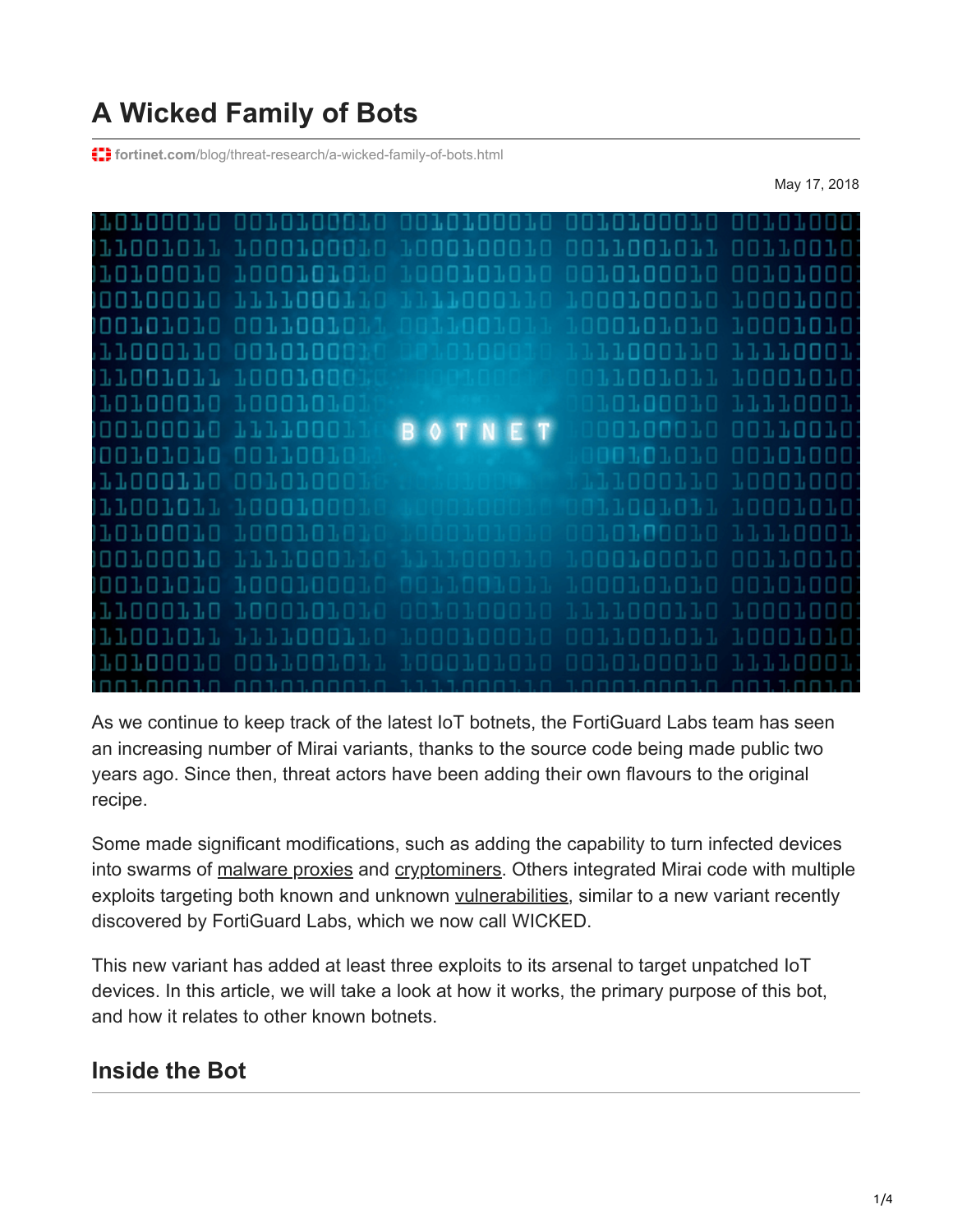To provide an immediate overview on the differences between Mirai and this new variant, we need to take a look at its configuration table, which can be decrypted by XOR with the key 0x37.

Some of the more interesting strings we noticed include */bin/busybox WICKED* and *WICKED: applet not found*, where we got the name for this variant. Moreover, the string *SoraLOADER* might be taken as a clue that this bot functions as a downloader and spreader for the Sora botnet, a Mirai variant. However, as we went through our analysis, this was later contradicted, which then led us to a more interesting hypothesis.

Fig 1. Decrypted configuration table

Botnets based on Mirai usually contain three main modules: Attack, Killer, and Scanner. In this analysis, we will just focus on the Scanner module that includes the spreading mechanism of the botnet. The original Mirai used traditional brute force attempts to gain access to IOT devices. The WICKED bot, on the other hand, uses known and available exploits, with many of them already being quite old.

Wicked bot scans port 8080, 8443, 80, and 81 by initiating a raw socket SYN connection.

Fig 2. Socket file descriptor

If a connection is established, it will attempt to exploit the device and download its payload. It does this by writing the exploit strings to the socket using the *write()* syscall. *Write()* syscall is the same as calling *send()* syscall with the *flags* argument set to zero (which means no extra behaviors.)

Fig 3. Sending a request by writing to a socket

## **Devices Targeted by Wicked**

The exploit to be used depends on the specific port the bot was able to connect to. Exploits and the corresponding target ports are listed below.

*Port 8080: [Netgear DGN1000](https://www.exploit-db.com/exploits/43055/) and DGN2200 v1 routers (also used by Reaper botnet***)** 

Fig 4. Netgear exploit

*Port 81: CCTV-DVR [Remote Code Execution](http://www.kerneronsec.com/2016/02/remote-code-execution-in-cctv-dvrs-of.html)*

Fig 5. CCTV-DVR RCE exploit

*Port 8443: Netgear R7000 and R6400 Command Injection ([CVE-2016-6277](https://www.exploit-db.com/exploits/41598/))*

Fig 6. CVE-2016-6277 exploit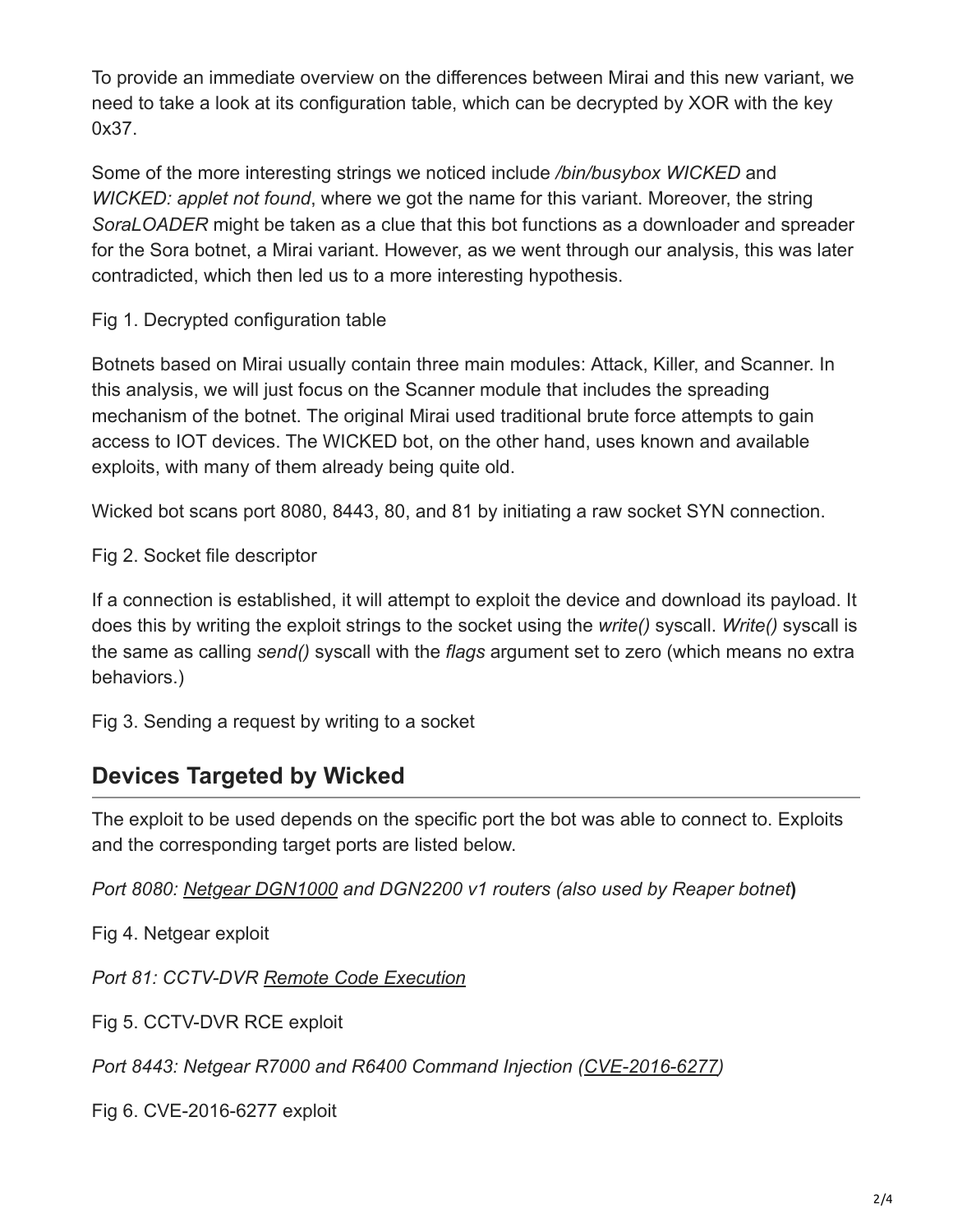The next item on the list does not directly exploit the device, but instead takes advantage of compromised web servers with malicious web shells already installed.

### Fig 7. Invoke shell

After a successful exploit, this bot then downloads its payload from a malicious web site, in this case, *hxxp://185.246.152.173/exploit/owari.{extension}*. This makes it obvious that it aims to download the Owari bot, another Mirai variant, instead of the previously hinted at Sora bot. However, at the time of analysis, the Owari bot samples could no longer be found in the website directory. In another turn of events, it turns out that they have been replaced by the samples shown below, which were later found to be the Omni bot.

Fig 8. Exploit repository of Omni botnet

We double checked the history of the malicious website and confirmed that it had previously delivered the Owari botnet.

Fuzzing the website's */bins* directory, we found other Omni samples in the directory, which were [reported](https://blog.newskysecurity.com/cve-2018-10561-dasan-gpon-exploit-weaponized-in-omni-and-muhstik-botnets-ad7b1f89cff3) to be delivered using the GPON vulnerability ([CVE-2018-10561](https://www.exploit-db.com/exploits/44576/)). Payloads are regularly updated, as shown by its timestamp.

Fig 9. Bins repository of Omni botnet

## **Connecting the Dots**

Finding the connection between the Wicked, Sora, Owari ,and Omni botnets led us to an [interview](https://blog.newskysecurity.com/understanding-the-iot-hacker-a-conversation-with-owari-sora-iot-botnet-author-117feff56863) last April with a security researcher who we believe to be the author of these botnet variants. Basically, the author using pseudo name "*Wicked*" confirmed he is the author of both Sora and Owari. When asked about the future of Sora and Owari, Wicked's response was "*SORA is an abandoned project for now and I will continue to work on OWARI. You will not see a third project from me anytime soon as I continue to expand my current ones."*

*Apparently, as seen in the /bins repository, Sora and Owari botnet samples have now both been abandoned and replaced with Omni.* 

## **Conclusion**

*Based on the author's statements in the above-mentioned interview as to the different botnets being hosted in the same host, we can essentially confirm that the author of the botnets Wicked, Sora, Owari, and Omni are one and the same. This also leads us to the conclusion that while the WICKED bot was originally meant to deliver the Sora botnet, it was later repurposed to serve the author's succeeding projects.*